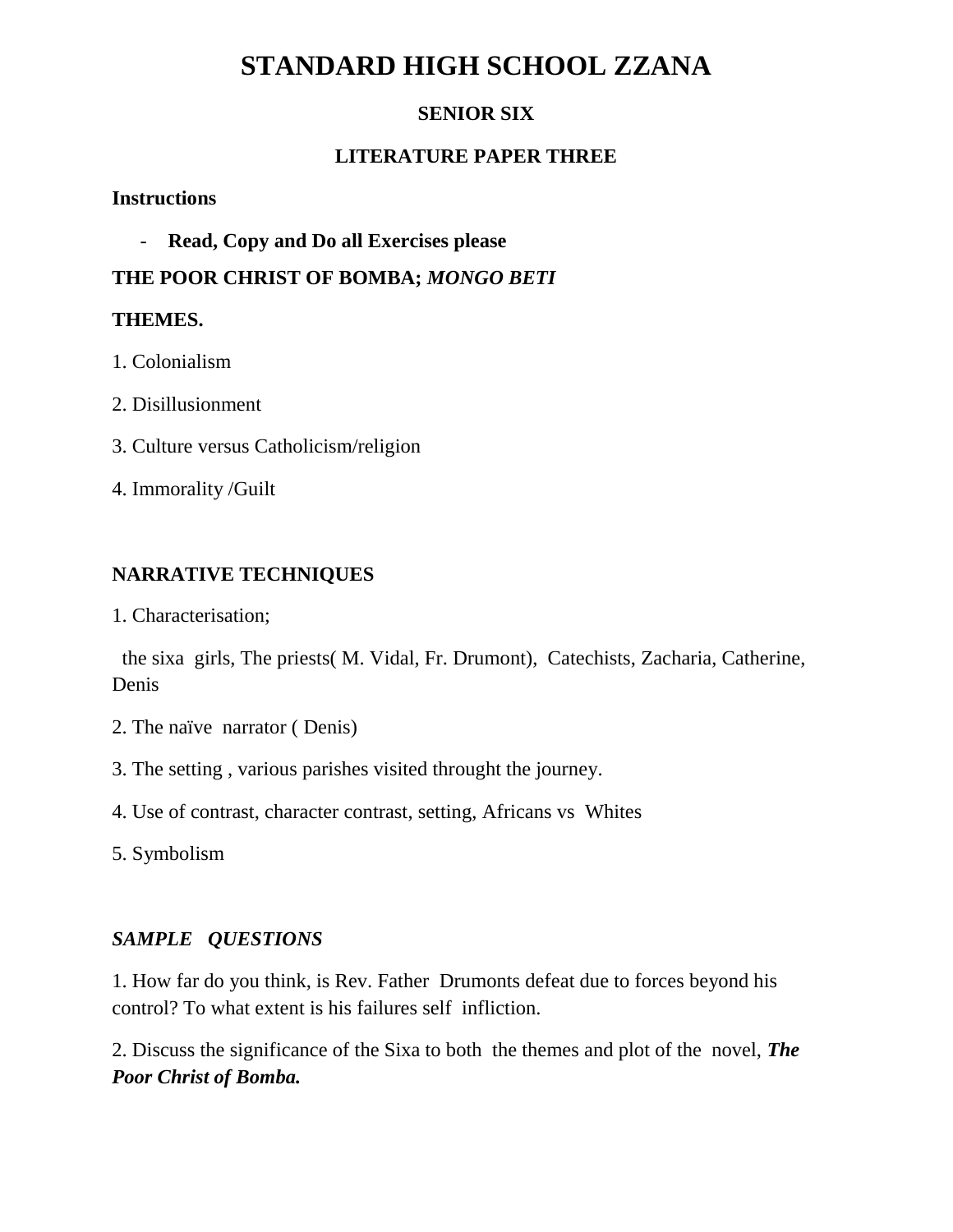3. The journey undertaken by Fr. Drumont through the various parishes is also a journey into the self. Explain the statement in the light of what happens to the Rev. Fr. Drumont.

4. Discuss the narrative techniques used in the novel, *The poor Christ of Bomba*, saying why you find them particularly effective or ineffective.

5. How poor is the poor Christ of Bomba? Illustrate your answer drawing specific examples from the novel.

6. Account for Fr. Drumonts defeat at the end of the novel. To what extent do you sympathise with him.

7. How effectively does Mongo Beti use characterization to reveal his message in the novel.

8. Assess the impact of the churches and the colonial governments activities on Africans in the novel, *The Poor Christ of Bomba*. Refer closely to the novel.

9. Examine Mongo Betis use of the sixa to comment on the colonial scenario in*, The poor Christ of Bomba.*

10. Analyse the role played by Zacharia in the development of events in the novel, *The poor Christ of Bomba.*

# *PRIDE AND PREJUDICE***, J. AUSTEN**

# **THEMES**

- 1. Social classification
- 2. Marriage
- 3. Pride and Prejudice
- 4. Appearance versus Reality

# **Narrative Techniques**

- 1. Characterisation
- 2. Irony
- 3. Contrast
- 4. Symbolism